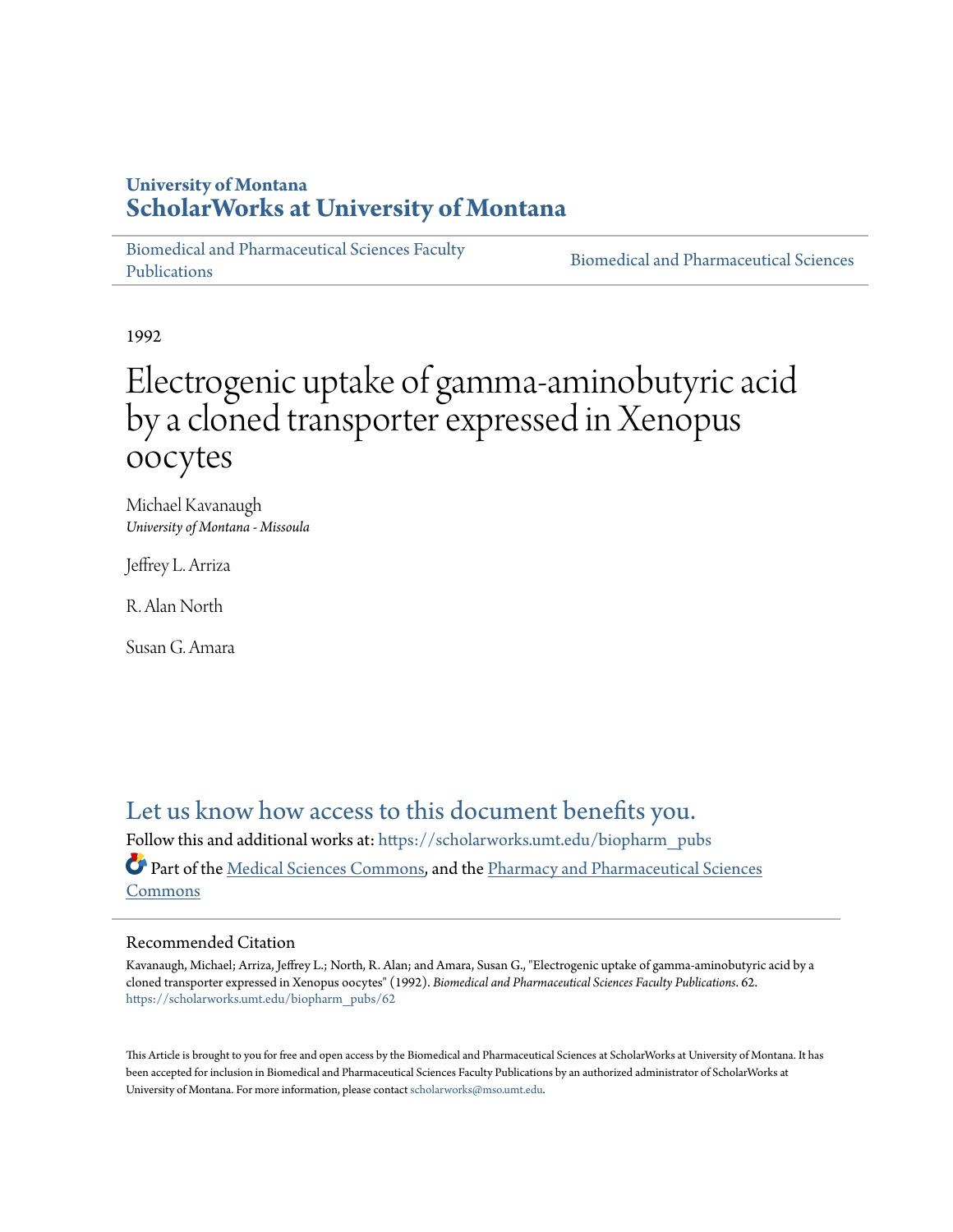# **Electrogenic Uptake of** y-**Aminobutyric Acid by a Cloned Transporter Expressed in**  *Xenopus* **Oocytes\***

(Received for publication, August 20,1992)

**Michael P. Kavanaught, Jeffrey L. Arriza, R. Alan North, and Susan** *G.* **Amara** 

*From* the *Vollum* Institute, Oregon Health Sciences Uniuersity, Portland, Oregon **97201** 

**GAT-1, a y-aminobutyric acid (GABA) transporter cloned from rat brain, was expressed in** *Xenopus oo***cytes. Voltage-clamp measurements showed concentration-dependent, inward currents in response to**  GABA  $(K_{0.5}$  4.7  $\mu$ M). The transport current required **extracellular sodium and chloride ions; the Hill coefficient for chloride was 0.7, and that for sodium was 1.7. Correlation of current and [3H]GABA uptake measurements indicate that flux of one positive charge occurs per molecule of GABA transported. Membrane hyperpolarization from -40 to -100 mV increased the**  transport current approximately 3-fold. The results **indicate that the transport of one molecule of GABA involves the co-transport of two sodium ions and one chloride ion.** 

Reuptake of neurotransmitter plays a critical role in synaptic transmission. Uptake systems for  $\gamma$ -aminobutyric acid  $(GABA)$ , the predominant inhibitory transmitter in mammalian brain, have been extensively studied (for review, see Iversen and Kelly (1975) and Kanner and Schuldiner (1987)). Transporter-mediated uptake of [3H]GABA is dependent on external Na' (Iversen and Neal, 1968) and also requires C1 or certain other monovalent anions (Kanner, 1978). Dependence of GABA uptake on external potassium also has been reported (Martin and Smith, 1972), but this may be an indirect effect due to changes in ion gradients or membrane potential. However, the stoichiometry of GABA transport with respect to other ions has been difficult to determine directly (Radian and Kanner, 1983; Keynan and Kanner, 1988). Evidence that GABA uptake is associated with a net inward movement of positive charge has been obtained from measurements on synaptic vesicles (Blaustein and King, 1976; Radian and Kanner, 1983). More recently, voltage-clamp experiments from horizontal cells of skate retina (Malchow

 $#To$  whom correspondence should be addressed: Vollum Inst., Oregon Health Sciences University, Portland, OR 97201. Tel.: 503-494-5418; Fax: 503-494-5470.

apparent dissociation constant; GAT-1, a GABA transporter clone obtained from rat brain. <sup>1</sup> The abbreviations used are: GABA,  $\gamma$ -aminobutyric acid;  $K_{0.5}$ , and Ripps, 1990) and from crayfish stretch receptor neurons (Kaila *et al.,* 1992) have provided more direct evidence that GABA uptake is electrogenic; in the stretch receptor, the uptake current contributes quite significantly to the total current induced by GABA.

The recent molecular cloning of cDNAs encoding GABA transporters (Guastella *et al.,* 1990; Nelson *et al.,* 1990; Clark *et al.,* 1992) reveals a high degree of homology with a family of neurotransmitter membrane transport proteins (for review, see Amara and Kuhar (1993)) and allows their functional expression. We have expressed the cloned GABA transporter GAT-1 (Guastella *et al.,* 1990) in *Xenopus* oocytes and used voltage clamp to measure directly the charge movement associated with GABA uptake. We determined its dependence on Na+, C1-, and GABA concentrations, and on membrane potential. In parallel experiments, the number of elementary charges associated with the transport of each GABA molecule was determined by comparing the results of electrical measurements with the uptake of GABA measured using **[3H]**  GABA.

#### **EXPERIMENTAL PROCEDURES**

Expression *of* GABA Transporter in Oocytes-Plasmid pGABAT7 containing a cDNA corresponding to the GAT-1 cDNA clone (Guastella et *aL,* 1990) was generated using polymerase chain reaction techniques as previously described (Blakely et *al.,* 1991). This cDNA was transcribed in vitro in a 25- $\mu$ l reaction (30 min at 37 °C) containing 1  $\mu$ g of linearized DNA, 500  $\mu$ M rNTPs, 5 mM m<sup>7</sup>G(5')ppp(5')G (Pharmacia LKB Biotechnology Inc.), 10 units of RNAsin (Promega), 10 units of T7 polymerase (Stratagene) in 40 mM Tris, pH 7.5, 50 mM NaCl, 8 mM MgCl<sub>2</sub>, 2 mM spermidine, and 30 mM dithiothreitol. Approximately 50 ng of RNA was injected into defolliculated stage V-VI Xenopus oocytes.

Uptake Measurements with  $[^3H]GABA-{\rm Radiolabeled}$  GABA ([2,3-3H]GABA; 30.7 Ci/mmol; Du Pont-New England Nuclear) uptake measurements were made on individual oocytes in  $50-<sub>u</sub>l$  assay volumes. Uptake assays were performed at room temperature in recording buffer (see below) containing 100  $\mu$ M GABA (1  $\mu$ M [<sup>3</sup>H] GABA and 99  $\mu$ M unlabeled GABA). Oocytes were incubated in this uptake buffer for 10-30 min followed by three rapid washes in cold buffer. Uptake of  $[{}^{3}H]GABA$  was linear for up to 60 min under these conditions. Prior to counting, oocytes were lysed in 0.5 ml of 1.0% SDS and then added to 10 ml Scintiverse BD (Fisher) followed by scintillation spectroscopy. Transport rates were calculated (pmo1/100 *s)* from the measured specific activity (cpm/pmol) of the uptake assay buffer.

Electrophysiology and Data Analysis-Two-microelectrode voltage clamp recordings were made at 20-22 "C with a Dagan TEV-200 clamp amplifier filtered at 20 Hz and digitized using an Axon Instruments TL-1 interface controlled by computer using the pCLAMP Clampex program. Electrodes  $(0.1-0.5 \text{ M}\Omega)$  were filled with 3 M KCl. The bath solution contained (in mM): NaCl(96), HEPES-NaOH, pH 7.5 (5), KCl (2), CaCl<sub>2</sub> (1.8), MgCl<sub>2</sub> (1). In experiments where the concentrations of sodium **or** chloride were varied, these were substituted by Tris **or** gluconate, respectively. Oocytes were continuously superfused with buffer, which could be rapidly changed to one containing the indicated concentration of GABA. Current-voltage curves were obtained by voltage ramps of 4 s in duration, generally from  $-150$  mV to  $+50$  mV. Ramps were measured before addition of GABA and again during the peak current following addition of GABA; the currents were then digitally subtracted using the Clampfit program. Current as a function of GABA concentration ([GABA]) was fitted by least squares to  $I = I_{\text{max}} \times [GABA]^n / (K_{0.5}^n + [GABA]^n)$  where *I* is the current,  $I_{\text{max}}$  is the maximal current, and  $K_{0.5}$  and n are constants. Values of  $K_{0.5}$  and n were determined by fitting the results from individual oocytes in which five or more different concentrations were

<sup>\*</sup> This work was supported by a Hutchings award from the Burroughs Wellcome Fund and National Institutes of Health Grants DA07595 (to S. G. A.) and DA03160 (to R. A. N.). The costs of publication of this article were defrayed in part by the payment of page charges. This article must therefore be hereby marked "aduertisement" in accordance with 18 U.S.C. Section 1734 solely to indicate this fact.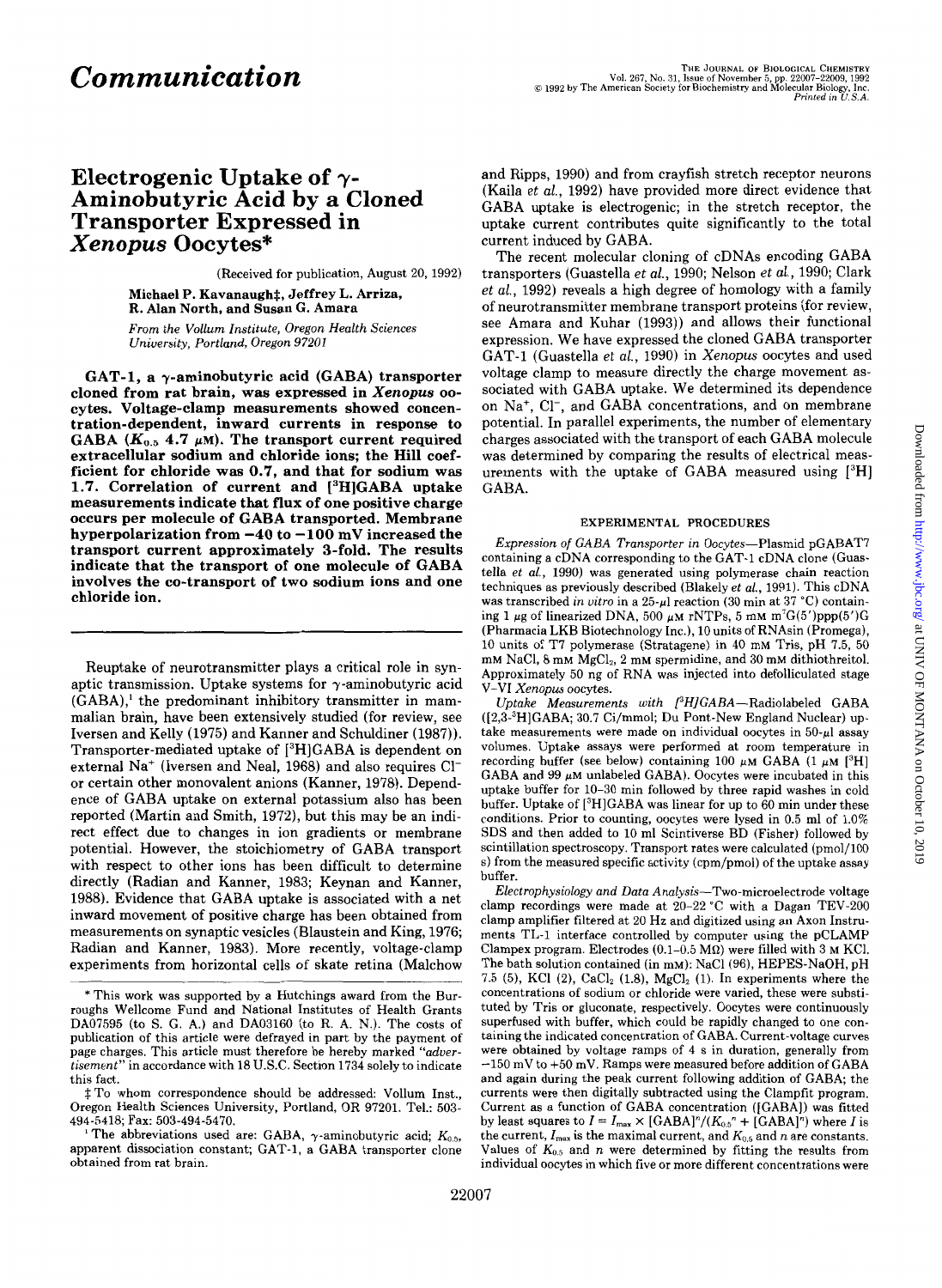applied, they are expressed as mean  $\pm$  S.E. Figures show curve fits to averaged data from all oocytes tested.

### **RESULTS**

GABA evoked inward currents in oocytes expressing GAT-1, but not in water-injected or non-injected oocytes  $(n = 18)$ . The current did not decline significantly during applications lasting up to several minutes, and its amplitude was dependent on the concentration applied (Fig. **hi).** Nipecotic acid, which is a widely used inhibitor of GABA uptake (Krogsgaard-Larsen and Johnston, 1975), also caused a dose-dependent inward current in cells expressing GAT-1 (Fig. 1B). The  $K_{0.5}$ for the GABA-dependent current was  $4.7 \pm 0.8 \mu M$  ( $n = 5$ ), and the Hill coefficient was  $1.12 \pm 0.06$ ; for nipecotic acid the values were  $19 \pm 7 \mu$ M and  $1.05 \pm 0.14$  (n = 3). The maximal current for nipecotic acid, determined by fitting data to the logistic function described under "Experimental Procedures," was  $86 \pm 7\%$  that of the  $I_{\text{max}}$  for GABA in the same oocytes.

Dependence on  $Na^+$  and  $Cl^-$  Concentrations-The current evoked by GABA was abolished when the extracellular Na+ or C1- were replaced by Tris or gluconate, respectively; removal of extracellular potassium was without effect  $(n = 3)$ . The concentration dependence of sodium and chloride were examined at a fixed concentration of GABA  $(100 \mu)$  (Fig. 2). Fitting of the chloride concentration-response data to the logistic function gave a Hill coefficient of  $0.71 \pm 0.03$ , and  $K_{0.5}$  of 19  $\pm$  2 mM (n = 4; Fig. 2A). The dependence of the GABA-induced current on the sodium concentration was clearly sigmoidal, with a Hill coefficient of  $1.74 \pm 0.15$  and  $K_{0.5}$  of 73  $\pm$  10 mM (n = 6; Fig. 2B).

Charge Movement per GABA Molecule-To determine the number of elementary charges translocated with a molecule of GABA, the rate of [3H]GABA uptake was measured in oocytes expressing GAT-1 and compared with the GABAinduced currents in other oocytes from the same batch. Uptake assays were performed in the same buffer used for voltage-clamp recording, with a GABA concentration of 100  $\mu$ <sub>M</sub> (see "Experimental Procedures"). In five batches of oocytes, the uptake was (pmol/100 s)  $8.3 \pm 0.4$  ( $n = 5$ ),  $2.9 \pm 1$ 0.4 ( $n = 12$ ), 3.1  $\pm$  0.7 ( $n = 5$ ), 8.3  $\pm$  1.6 ( $n = 7$ ), and 8.0  $\pm$ 0.3  $(n = 5)$ . Current measurements were made in oocytes



FIG. 1. **A,** inward currents evoked by GABA in an oocyte expressing GAT-1 ( $\mu$ M). Cells were voltage-clamped at  $-60$  mV and GABA (concentration indicated by each trace,  $\mu$ M) was superfused for the period shown by the bar. *B*, concentration-response curves for inward currents induced by GABA (open symbols,  $n = 5$ ) and nipecotic acid evoked by GABA in the same oocyte. (closed symbols,  $n = 3$ ). Data were normalized to the maximal current



FIG. **2.** Na+ and **C1-** dependence **of GABA** uptake current. Concentration-response curves for  $Cl^-$  (circles) and Na<sup>+</sup> (triangles) in the presence of  $100 \mu$ M GABA. Inward currents measured in oocytes voltage-clamped at **-60** mV were normalized to the response in control buffer  $(98.5 \text{ mM Na}^+/104 \text{ mM Cl}^-)$ . Points are mean  $\pm$  S.E. The *lines* are fitted by minimizing squared errors to  $I_{\text{max}} \times \frac{[ \text{ion} ]^n}{ }$  $(K_{0.5}^n + [\text{ion}]^n).$ 



FIG. **3.** Voltage dependence **of GABA** uptake. **A,** currentvoltage curves in a representative oocyte were measured as described under "Experimental Procedures." Curves shown were obtained in the absence (top) and in the presence (bottom) of 100  $\mu$ M GABA. *B*, current-voltage plot of the GABA-specific inward current, determined by subtraction of control current from current in presence of  $100 \mu M$ GABA. Points are mean  $\pm$  S.E.  $(n = 7)$ .

clamped at their resting membrane potential (range  $-40$  to  $-60$  mV), also using 100  $\mu$ M GABA. In the same five batches of oocytes the currents were (in nA):  $9.5 \pm 2.0$  ( $n = 6$ ),  $3.6 \pm 1.0$ 0.9 ( $n = 14$ ), 3.6  $\pm$  0.7 ( $n = 9$ ), 11.8  $\pm$  2.1 ( $n = 8$ ), and 9.8  $\pm$ 0.9 ( $n = 5$ ), respectively. Assuming  $1.6 \times 10^{-19}$  coulomb/ elementary charge, then  $1.29 \pm 0.05$  ( $n = 5$ ) net positive charges enter the cell per GABA molecule.

Voltage Dependence *of* GABA-induced Current-The effect of voltage on the rate of GABA transport was investigated by ramping the membrane potential of voltage-clamped oocytes from  $-150$  to  $+50$  mV in the presence and absence of 100  $\mu$ M GABA (Fig. 3A) and subtracting the membrane currents (Fig. 3B). Membrane hyperpolarization caused a large increase in the GABA-induced current. At depolarized potentials the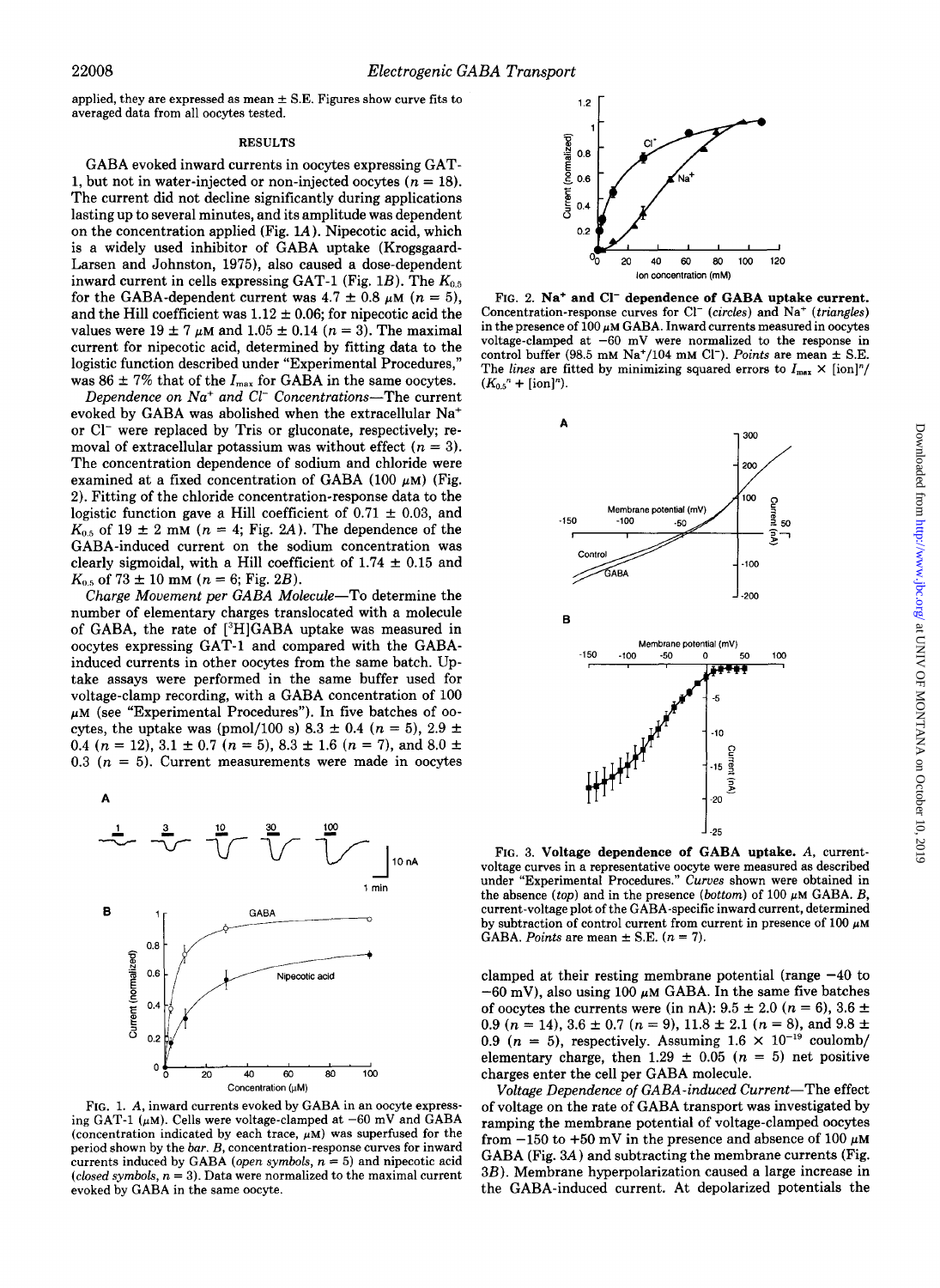GABA current approached zero but did not reverse, and at strongly hyperpolarized potentials (less than  $-100$  mV) the current began to saturate (Fig. 3B).

#### **DISCUSSION**

This study directly demonstrates that uptake of GABA by the cloned transporter GAT-1 is associated with an inward movement of positive charge; correlation of the voltage-clamp current measurements and ['HIGABA transport across the membrane suggests a stoichiometry of approximately one net positive elementary charge per molecule GABA transported. It has previously been demonstrated, for the transporter reconstituted in proteoliposomes, that flux of GABA is coupled to the flux of both Na<sup>+</sup> and Cl<sup>-</sup> (Keynan and Kanner, 1988);  $[^3H]GABA$  uptake mediated by the cloned GAT-1 also requires both Na' and C1-(Guastella *et al.,* 1990; Keynan *et al.,*  1992). The present work (Fig. 2) shows that the dependence on C1- differs markedly from that for Na'; the Hill coefficient for  $Cl^-$  was 0.7, whereas that for  $Na^+$  was 1.7 (Fig. 2). A Hill coefficient greater than 1 for Na' has also been observed in studies of radiolabeled GABA uptake (Martin and Smith, 1972; Keynan *et al.,* 1992). Assuming that GABA is transported in the zwitterionic form (which greatly predominates at physiological pH), the data suggest a stoichiometry of Na<sup>+</sup>:Cl<sup>-</sup>:GABA of 2:1:1 during a cycle of transport. The concentration-response curve observed for Na' is consistent with such a stoichiometry, as it indicates cooperative binding of more than one ion to the transporter (Fig. 2). The quantity of positive charge associated with GABA flux was significantly greater than 1 elementary charge  $(1.29 \pm 0.05; p < 0.05$ , paired *t* test). Possible reasons for this include transport of some fraction of GABA in the cationic form or partial uncoupling of sodium or chloride from GABA transport. In view of the steep voltage dependence of the GABA transport (Fig. 3), it is also possible that the membrane potentials in the two sets of experiments are not the same; in the experiments on uptake of ['HHJGABA, the cells would be expected to depolarize several millivolts as a result of the inward current, and this would reduce the influx.

Studies of [<sup>3</sup>H]GABA flux in synaptosomes or plasma membrane vesicles (Blaustein and King, 1976; Kanner, 1978; Haycock *et al.,* 1978) and GABA-induced currents in retinal cells (Malchow and Ripps, 1990) have suggested that GABA transport is voltage-dependent. The present study found that hyperpolarization strongly increases the inward current induced by GABA. In the range *0* to -80 mV the current increased exponentially with hyperpolarization, approximately 3-fold for 50 mV. At positive potentials, the current approached zero but did not reverse in the voltage range examined. The theoretical equilibrium reversal potential for the transporter current based on a coupling stoichiometry of 2:1:1 for Na<sup>+</sup>:Cl<sup>-</sup>:GABA is given by  $E = RT/F \times (\ln(Na_0/Na_i)^2 +$  $ln(Cl_0/Cl_i)$  +  $ln(GABA_0/GABA_i)$ ). Assuming intracellular concentrations of  $Na^+$  and  $Cl^-$  of 6 and 33 mM, respectively (Barish, 1983), the GABA transporter reversal potential would be +171 mV when the intracellular and extracellular concentrations of GABA are equal; this is outside the range of potentials experimentally attainable. At hyperpolarized potentials the current-voltage curve tended to saturate. This behavior is similar to that reported for Na<sup>+</sup>-dependent transport of glucose (Umbach *et al.,* 1991), but it is different from the glutamate co-transporter in retinal glial cells (Brew and Atwell, 1987) and from facilitated transport of arginine mediated by the cloned  $y^*$  transporter,<sup>2</sup> where currents continue to increase exponentially with hyperpolarization in this voltage range. This saturation may indicate that the rate-limiting step at hyperpolarized potentials is not voltage-dependent (Laeuger, 1991).

It should now be possible to determine systematically the effect of membrane potential on the kinetic constants for Na<sup>+</sup>, Cl<sup>-</sup>, and GABA, and to formulate a simulation of the transport process. Such a simulation will be helpful for testing kinetic models, and for the interpretation of experiments in which site-directed mutagenesis is used to determine the regions of the transporter molecule that are involved in the binding and translocation of ions and GABA. Similar experiments using analogs of GABA that are also transported, such as nipecotic acid, may lead to a more refined molecular understanding of this transporter.

**Acknowledgments-We thank Yanna Wu and Wendy Fairman for expert technical assistance.** 

#### **REFERENCES**

- **Amara,** S. **G., and Kuhar, M.** J. **(1993)** *Annu. Reu. Neurosci.* **16.73-93**
- **Barish, M. E. (1983)** *J. Physiol. (Land.)* **342, 309-325 Blakely, R. D., Clark, J. A., Rudnick, G., and Amara,** S. **G. (1991)** *Anal. Biochem.*  **194,302-308**
- 
- 
- Blaustein, M. P., and King, A. C. (1976) J. Membr. Biol. **30,** 153–173<br>Brew, H., and Atwell, D. (1987) *Nature* **327**, 707–709<br>Clark, J. A., Deutch, A. Y., Gallipoli, Z., and Amara, S. G. (1992) *Neuron* 9,<br>337–348
- **Guastella, J., Nelson, N., Nelson,** H., **Czyzyk, L., Keynan,** S., **Miedel, M. C., Haycock,** J. **W., Levy, W. B., Denner, L., and Cotman, C. W. (1978)** *J.*  **Davidson, N., Lester,** H., **and Kanner, B. (1990)** *Science* **249, 1303-1306**  *Neurochem.* **30, 1113-1125**
- 
- Iversen, L. L., and Kelly, J. S. (1975) *Biochem. Pharmacol.* **24,** 933–938<br>Iversen, L. L., and Neal, M. J. (1968) *J. Neurochem.* 15, 1141–1153<br>Kaila, K., Rudqvist, B., Pasternack, M., and Voipio, J. (1992) *J. Physiol. (*
- **453,627-646**
- 
- Kanner, B. (1978) *Biochemistry* **17,** 1207–1211<br>Kanner, B. I., and Schuldiner, S. (1987) *Crit. Rev. Biochem*. **22,** 1–38<br>Keynan, S., and Kanner, B. I. (1988) *Biochemistry* **27,** 12–17<br>Keynan, S., Suh, Y.-J., Kanner, B.,
- 
- **Krogsgaard-Larsen, P., and Johnston,** G. **A. R. (1975)** *J. Neurochem.* **25, 797- 802 Laeuger,** P. **(1991)** *Electrogenic Ion Pumps,* **pp. 61-91, Sinauer Associates,**
- **Malchow, R. P., and Ripps,** H. **(1990)** *Proc. Natl. Acad. Sci. U.* S. *A.* **87,8945- Sunderland, MA**
- **8949**
- **Martin, D.** L., **and Smith, A. A. (1972)** *J. Neurochem.* **19,841-855 Nelson,** H., **Mandiyan,** S., **and Nelson, N. (1990)** *FEBS Lett.* **269, 181-184**
- 
- **Umbach,** J. **A,, Coady,** M. **J., and Wright,** E. **M. (1990)** *Biophys. J.* **57, 1217- Radian, R., and Kanner, B. (1983)** *Biochemistry* **22, 142-147 1224**

M. **P. Kavanaugh and R. A. North, unpublished data.**